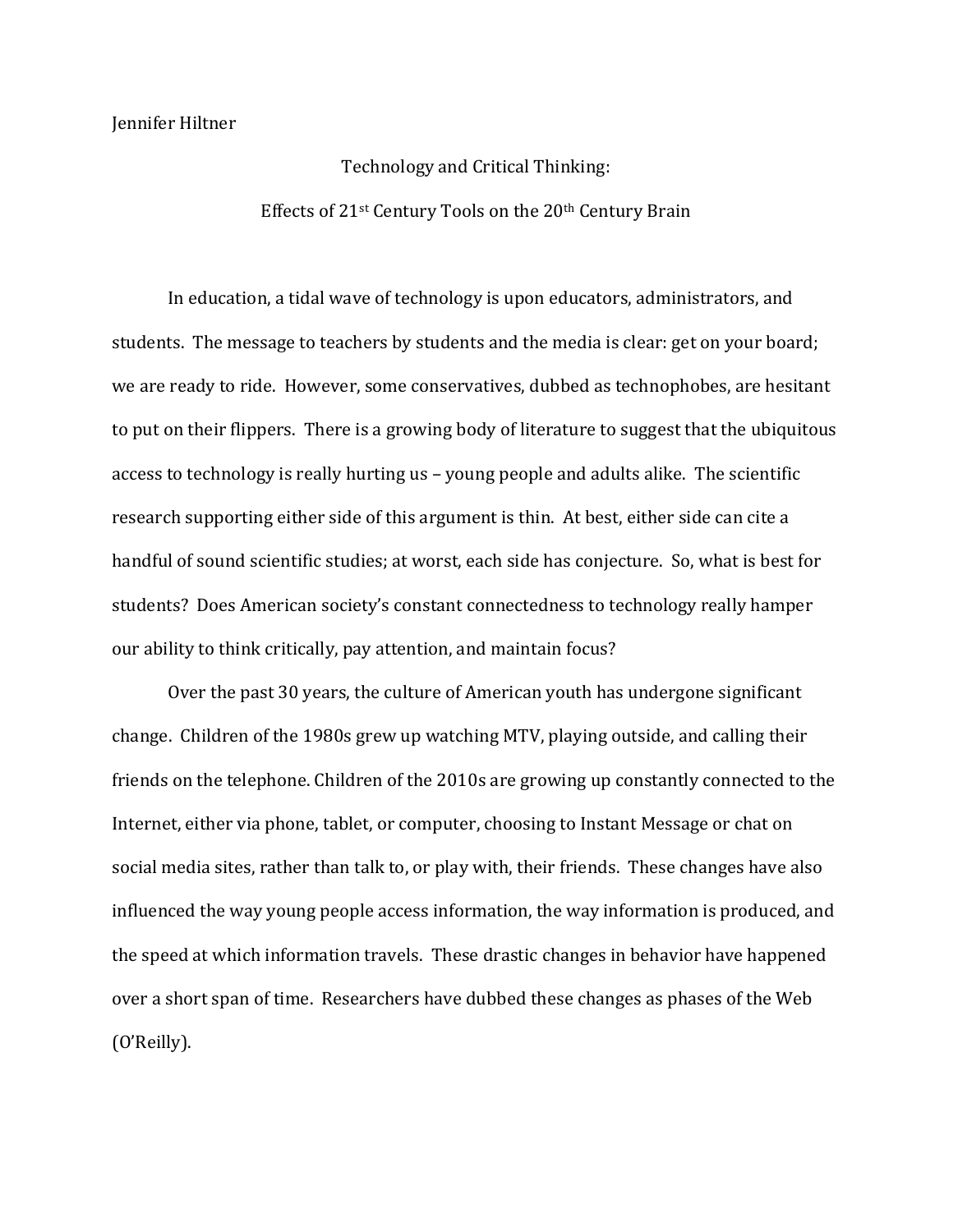When the Internet was born in the mid-1980s in California, its infancy stage has become known as Web 1.0, which focused on making the Internet accessible to anyone, anywhere. In other words, democratizing access. Web 2.0 is said to have begun in the early 2000s and focused on increasing participation in the creation of content on the Internet, otherwise known as democratizing participation (O'Reilly). Some believe Web 3.0 is beginning now and is focused on virtual reality, virtual work, and choosing the virtual over reality, or democratizing immersion (Davidson).

A topic of great debate in the media today is whether technology and access to unlimited information is good for people. Some authors hypothesize the changes in behavior and constant access to the Internet has diminished humans' capability to think, read, and write. On the other hand, some believe the constant access has changed the way humans think, read, and write, instead of diminishing it. These arguments have a profound impact on the world of education.

School districts across the United States are grappling with the decision to invest their money in technology. Do they invest in iPads or KindleFires, Chromebooks or Netbooks, 1:1 or carts? And some school districts and educators are questioning whether to invest at all. If this technology and pervasive access to the Internet is really hurting humans' ability to think, read, and write, is supplying more technology what is best for students? Much of the research that exists today around the topic of technology and critical thinking skills is based on hypotheses and conjecture.

#### **Education**

To understand the impact of technology on education, it is important to first understand the major differences between the  $20<sup>th</sup>$  century and  $21<sup>st</sup>$  century educational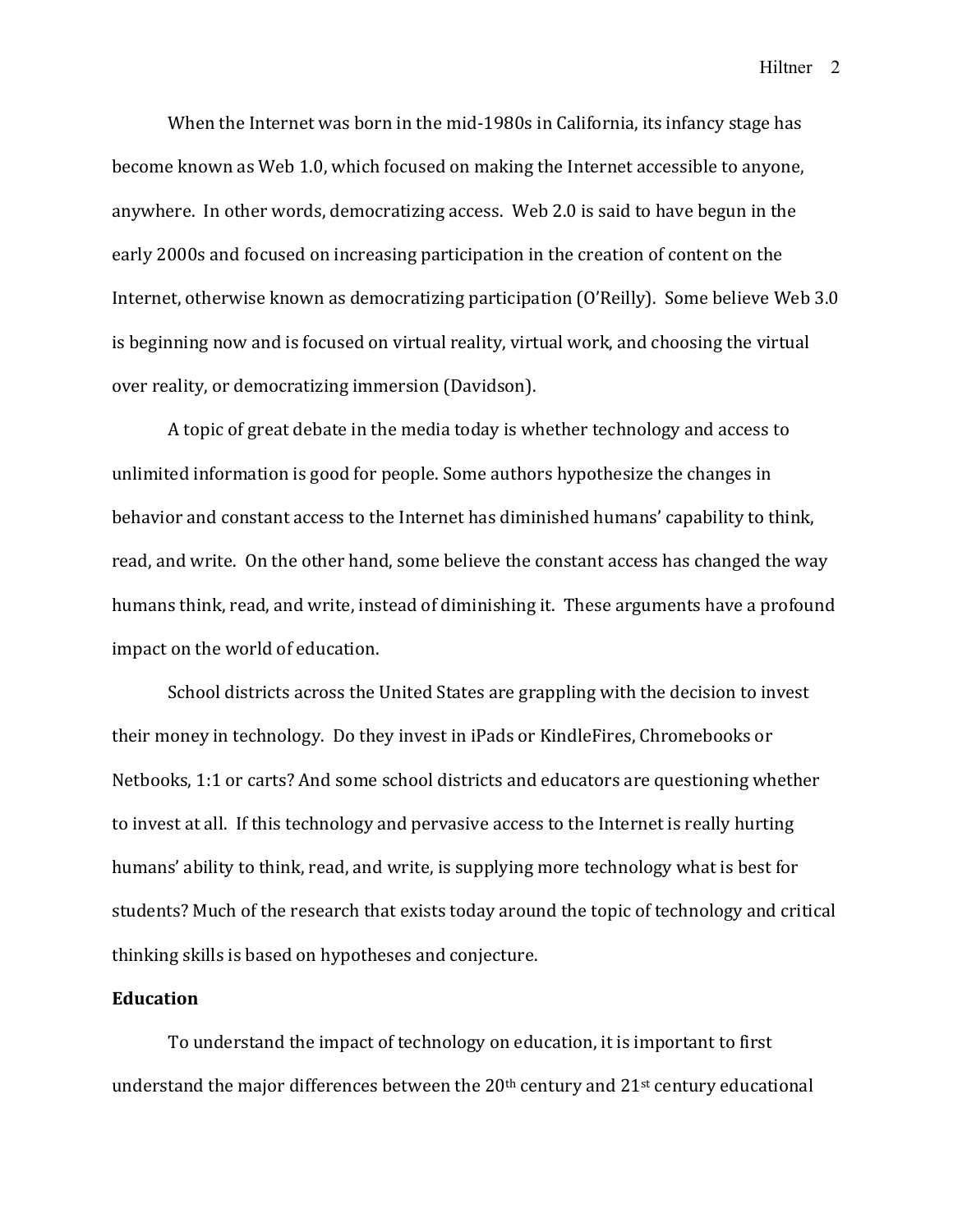models and modes of thinking. Also, the topic of assessment is particularly important and will be examined in greater detail below.

**Twentieth century.** The model of education in the 20<sup>th</sup> century was developed based on the ideals of the Industrial Revolution. Robinson asserts that children are educated much like producers manufacture goods. Students enter the educational system based on their age, progress in a batch-like manner, and are produced at the end with a diploma. Davidson continues this analogy, asserting that many other ideas from the Industrial Revolution have pervaded the educational system. For instance, the qualities of production, like focus on a single task, became the expectations for students and teachers as well. Teachers and students in the twentieth century were expected to begin a task, work through the task, and complete the task without interruption, and then repeat the process with the next task, much like the assembly line worker. Davidson says, "Everything about twentieth century education and the workplace is designed to reinforce our attention to regular, systematic tasks that we take to completion. Attention to task is at the heart of industrial labor management"  $(6)$ , which is the exact problem with education.

The United States has created a system of education based on a system that teaches skills necessary for an assembly-line economy. The United States is not an assembly-line country anymore. Industrialization is over; this is a world of globalization and digital citizenship, and new skills are needed to survive and thrive. Therefore, the method of educating children through assembly line procedures is outdated and promotes skills that are no longer valued, like attention to a single task (Davidson).

**Twenty-first century.** The twenty-first century schools look very much like the schools of the twentieth century. Schools operate in a departmental manner; students

Hiltner 3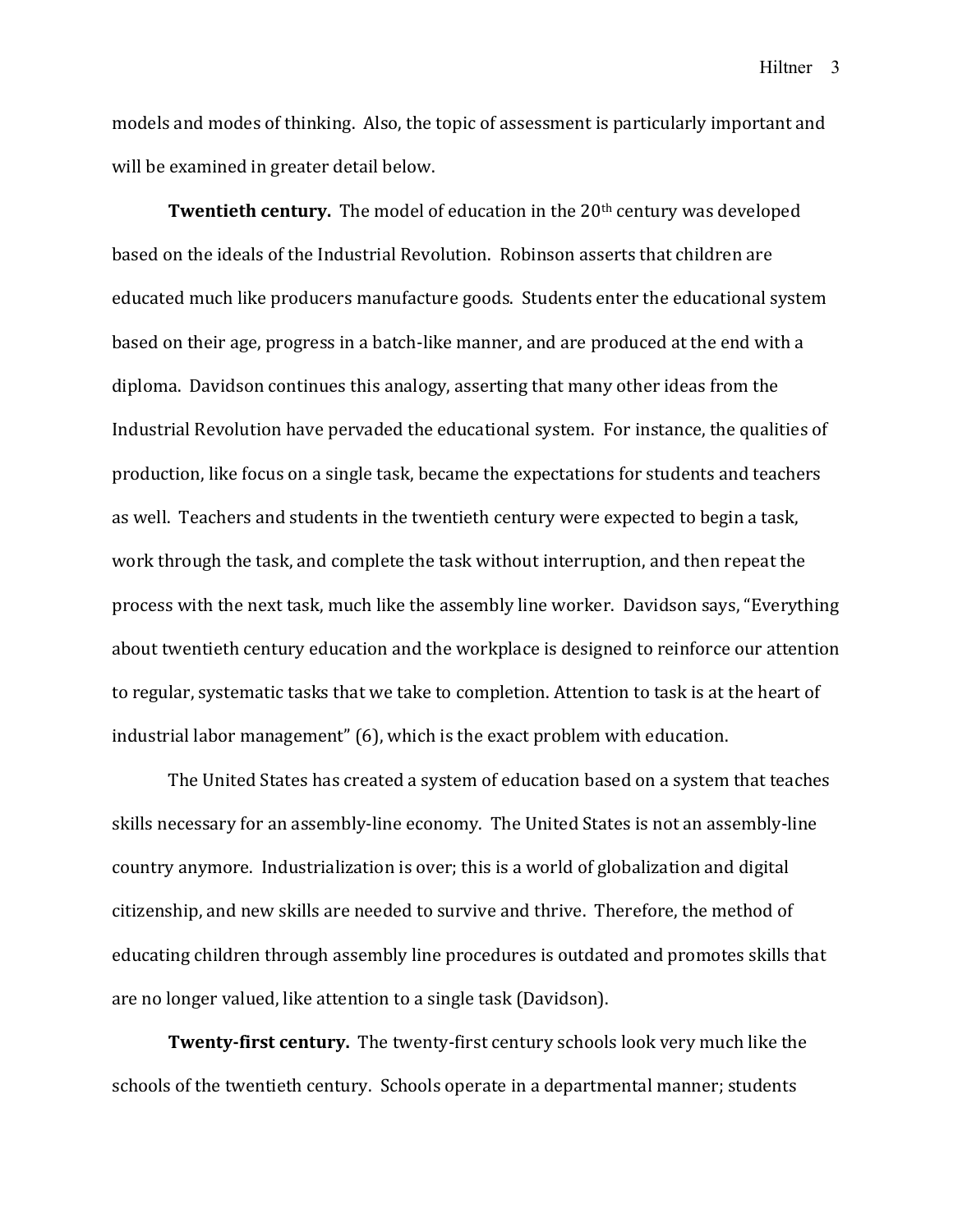learn subjects like math, reading, and physical education in separate time-slots and move from one to the other, much like a factory would sound whistles to signify the beginning and/or end of the shift. However, the students of today are not the students of the Industrial Revolution. Prensky dubs today's students as Digital Natives and says they are bored with the outdated modes of instruction ("Digital Natives"). "Among the top quartile of high school students, the most frequent complaint and cause of disaffection from schooling is boredom and lack of rigor. That also happens to be true among the lowest group" (Davidson 75). Students are looking for education that validates their lives and will be relevant to their futures, neither of which a  $20<sup>th</sup>$  century school does.

Students in the twenty-first century need different skills to be successful in their future. Wagner, creator of the Seven Survival Skills of the 21<sup>st</sup> Century, asserts that twentyfirst century learners will need the following skills to be competitive: "critical thinking and problem solving, collaboration across networks and leading by influence, agility and adaptability, initiative and entrepreneurship, effective oral and written communication, accessing and analyzing information, and curiosity and imagination" ("Tony Wagner's Seven Survival Skills"). In the keynote address at a technology conference in 2012, Wagner stated, "The world doesn't care what [kids] know, but what they can do with what they know" (TIES Technology Conference). Davidson agrees with the need for new skills and goes on to say, "Learning to think in multiple ways, with multiple partners, with a dexterity that cannot be computerized or outsourced, is no longer a luxury but a necessity" (77).

**Assessment.** Critics of technology assert that technology is making humans less intelligent; opponents to that idea point to the flaws in assessment tools to discredit the assertion. Binet, the creator of the standardized IQ test, recanted his belief that his test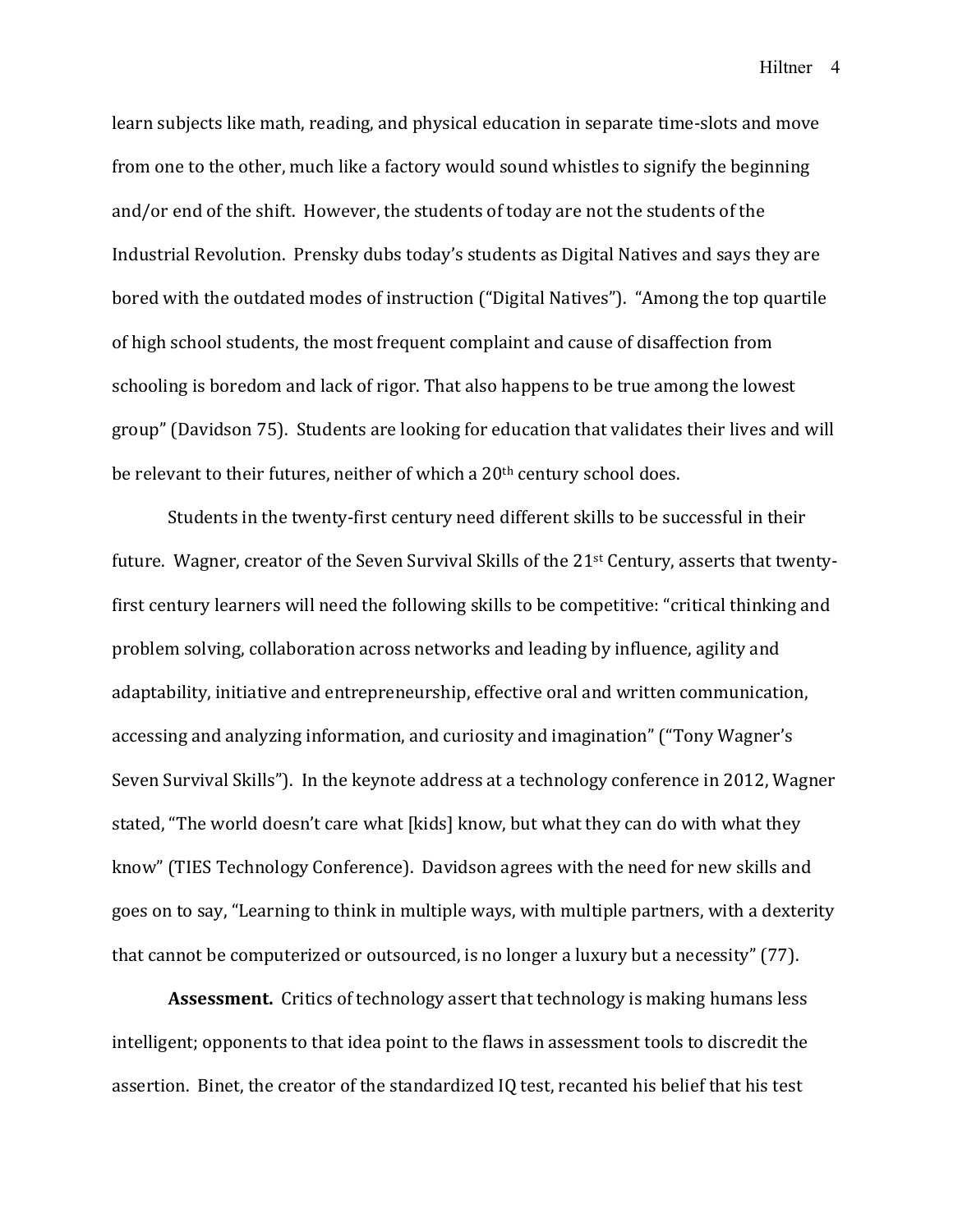could accurately determine intelligence (qtd. in Davidson 118). Salthouse proved large variables in an individual's performance on the same standardized test, asserting that each test-taker is a stand-alone bell curve on the same standardized test. "The Salthouse study, and the critique of testing that goes all the way back to its origins with Kelly and Binet, suggest...we may be teaching to contradictory, inconsistent, and inconclusive tests of lower-order thinking" (Davidson 123). Some researchers say that technology is diminishing our ability to think; however, other researchers say the methods we use to assess thinking are flawed.

New methods of assessment need to be created to better quantify learning of higher-order thinking skills. Davidson proposes that educators "need to be testing for more complex, connected and interactive skills" and historically, quantifying grades with a grade scale of A-F was accepted for lower-order skills but was viewed as unsuitable for higher-order or complex thinking (125). In addition to higher-order thinking skills, researchers must also be aware of the process and implications of brain development.

### **Brain Development**

Many anxieties about how technology is diminishing people's ability to think are based on an old idea of brain development. Researchers used to believe neural development was linear and static; brains would retain all knowledge once it had been learned and knowledge accumulated in the brain. It was thought the brain would lose its capacity to learn at some point in old age. Brain researchers now know this to be false. Davidson says, "The brain is not static. It is built for learning and is changed by what it encounters and what operations it performs. Retooled by the tools we use, our brain adjusts and adapts"  $(16)$ .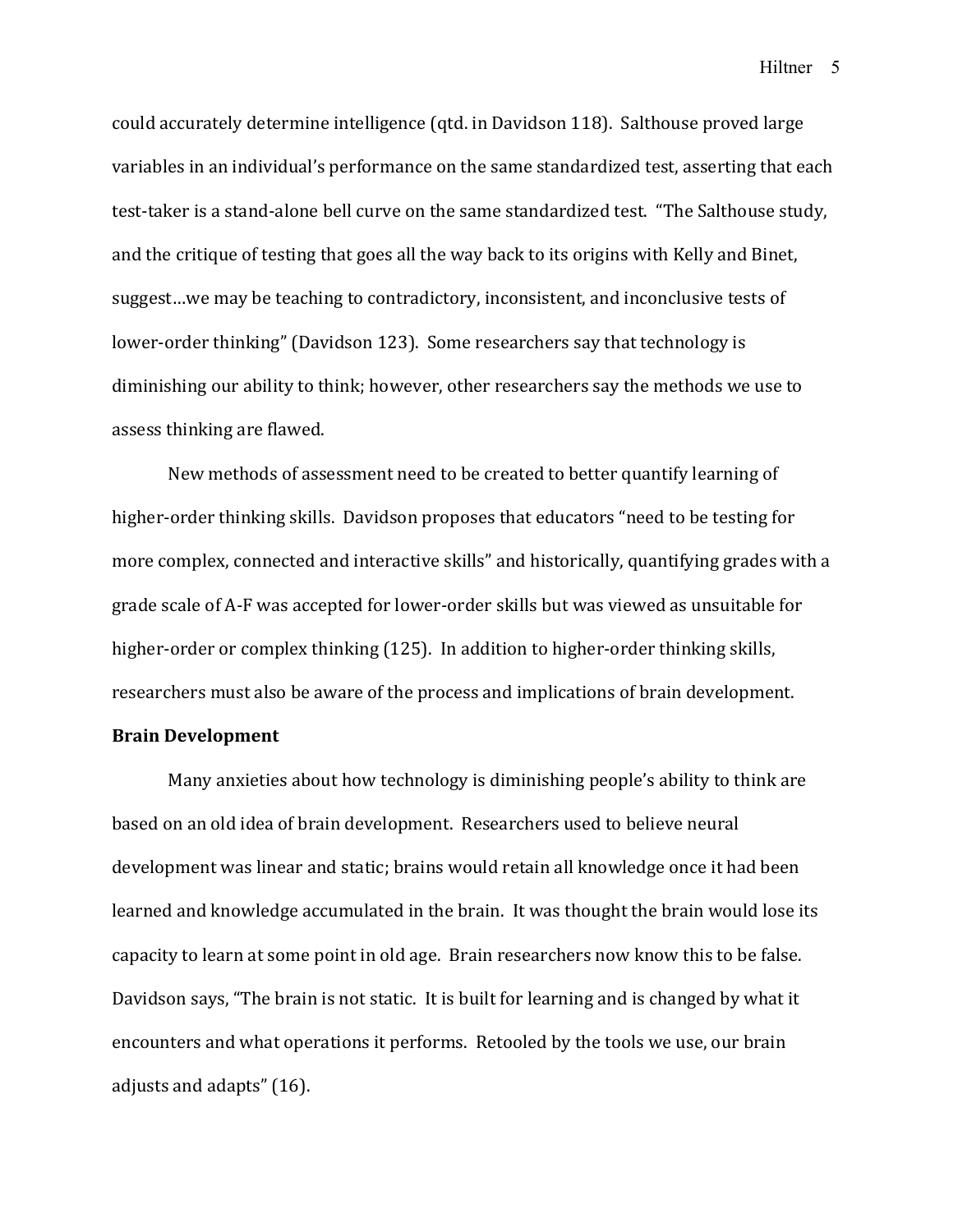The modern idea of brain plasticity, or the Hebbian principle, states neurons that fire together, wire together. In other words, "the more we repeat certain patterns of behavior (that's the firing together), the more those behaviors become rapid, then reflexive, then automatic (that's the wiring)" (Davidson 45). Also, when we do not repeat patterns of behavior or thought, those neural pathways wither away causing a loss of skill; this is called neural shearing. While neural shearing sounds negative, it is necessary. Infants lose  $40\%$  of their neurons before they grow up and if this neural shearing does not happen, one is considered mentally handicapped or disabled (Davidson).

Prensky asserts, "today's students think and process information fundamentally different from their predecessors" due to neuroplasticity ("Do They Really Think Differently" 4). "Stimulation of various kinds actually changes brain structures and affects the way people think, and that these transformations go on *throughout life*" (13). Brains do not rewire casually, easily or arbitrarily; it takes sharply focused attention to rewire a brain and kids began this process in 1974 with the arrival of *Pong* (16). Kids today continue to rewire their brains through the use of technology; "they develop hypertext minds. They leap around. It is as though their cognitive structures were parallel, not sequential" (16). In fact, students' brains are so different from the previous generations, "linear thought processes that dominate educational systems now can actually retard learning for brains developed through game and Web-surfing processes on the computer" (17).

Small and Vorgan claim the evolutionary process of thought has "rapidly emerged over a *single* generation and may represent one of the most unexpected yet pivotal advances in human history" (77). They cite a Stanford study that shows a correlation between the increased use of computers with a decreased amount of time spent in face-to-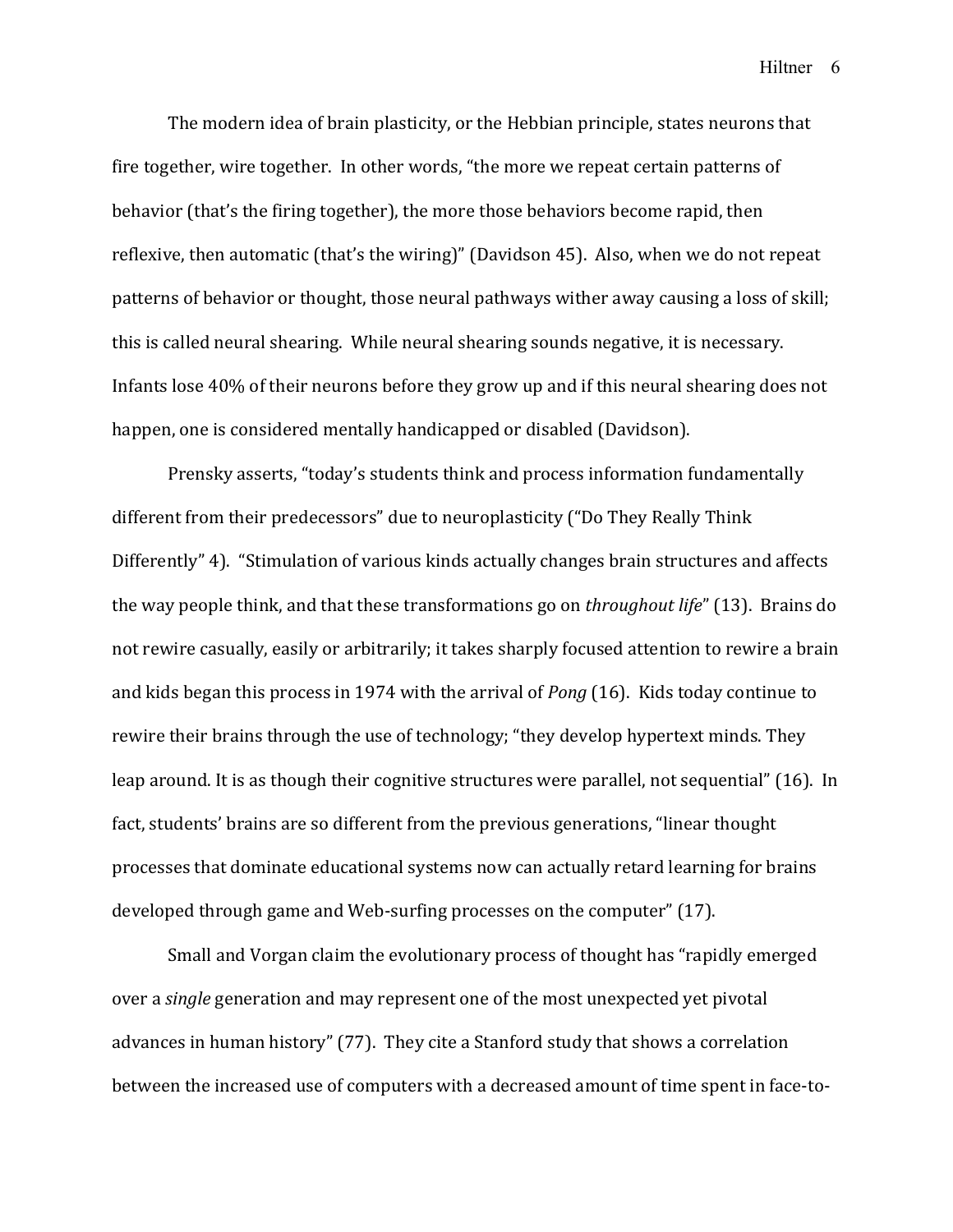face conversations. They suggest that this has weakened the brains neural circuitry controlling human contact and will result in awkward social interactions and increased miscommunication. As a result, they have dubbed this the *brain gap* between generations; two separate cultures: one valuing an online life with declining social skills and the other feeling forced to adapt to high-technology usage.

A University of California, Los Angeles study tested the hypothesis that "computer searches and other online activities caused measureable and rapid alterations to brain and neural circuitry" (qtd. in Small and Vorgan 88). Their results showed it took less than five hours of Internet surfing to show measurable results on brain scans indicating neural rewiring. 

The research is conclusive. People's brains are changing because of technology. Davidson, however, maintains that this is not negative:

We humans tend to worry about the passing of what and who we once were, even though our memories, with distance, grow cloudy. When calculators were invented, people were concerned about the great mental losses that would occur because we no longer used slide rules. With programmable phones, people wonder if anyone will memorize phone numbers anymore. Both predictions have probably come true, but once we no longer think about the loss, the consequences stop seeming dire.

(57)

Davidson insists those who worry about the losses should shift their perspective. They need to stop viewing the change as negative and focus on what society has to gain. The same perspective and argument can be made for the effects of reading and writing.

# **Effects on Reading and Writing**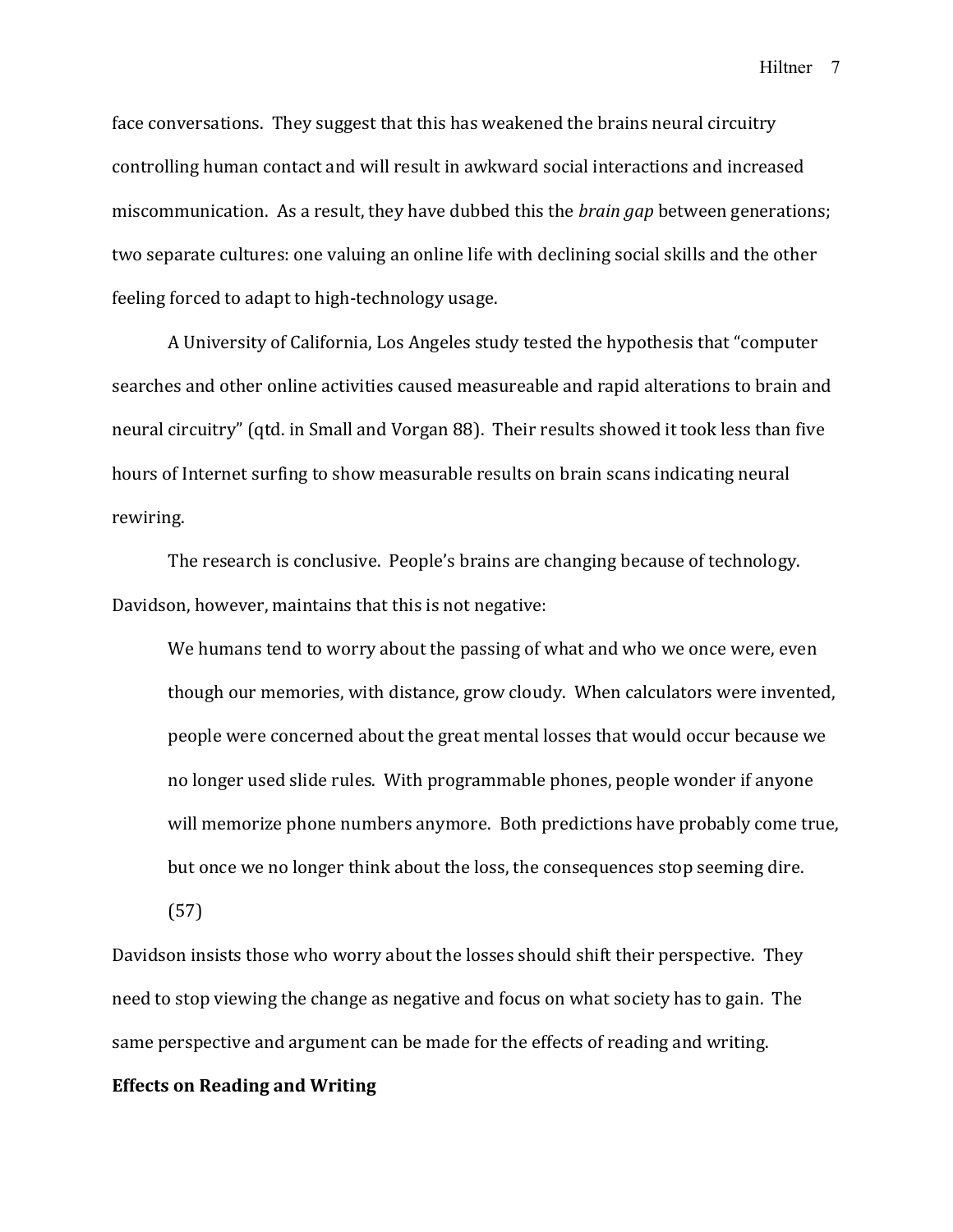The pervasive use of technology has degraded the way people in society read. Carr acknowledges that Americans are reading more than they did in the 1970s and 1980s, but proposes that a different type of reading is occurring: more of a skimming practice than thoroughly reading. Carr, quoting Wolf, asserts that, "'we tend to become mere decoders of information.' Our ability to interpret text, to make the rich mental connections that form when we read deeply and without distraction, remains largely disengaged." Likewise, Deresiewicz states, "Lost is the propensity for sustained reading...Reading now means skipping and skimming" (314).

Wolf takes these assertions one-step further claiming that the reading brain has become unintentionally endangered. People need to become expert readers before they become immersed in a digital world. Wolf proposes that reading allows people time to think, which is a necessary skill for savvy Internet users.

Nielson approached the topic of reading from a different angle. In a study researching the usability of websites, Nielson found that the number one cause of difficulty navigating websites for teenagers was insufficient reading skills. Sub-par research skills and a very low patience level were following causes.

Similar to the research findings on reading, writing has increased in quantity but decreased in quality. Johnson found that many of the eight million bloggers today are teenagers chronicling their lives online. Thirty years ago teenagers were not chronicling their lives, but watching *Laverne & Shirley*. Johnson maintains that it is "...better to have minds actively composing the soap opera of their own lives than zoning out in front of someone else's" (30).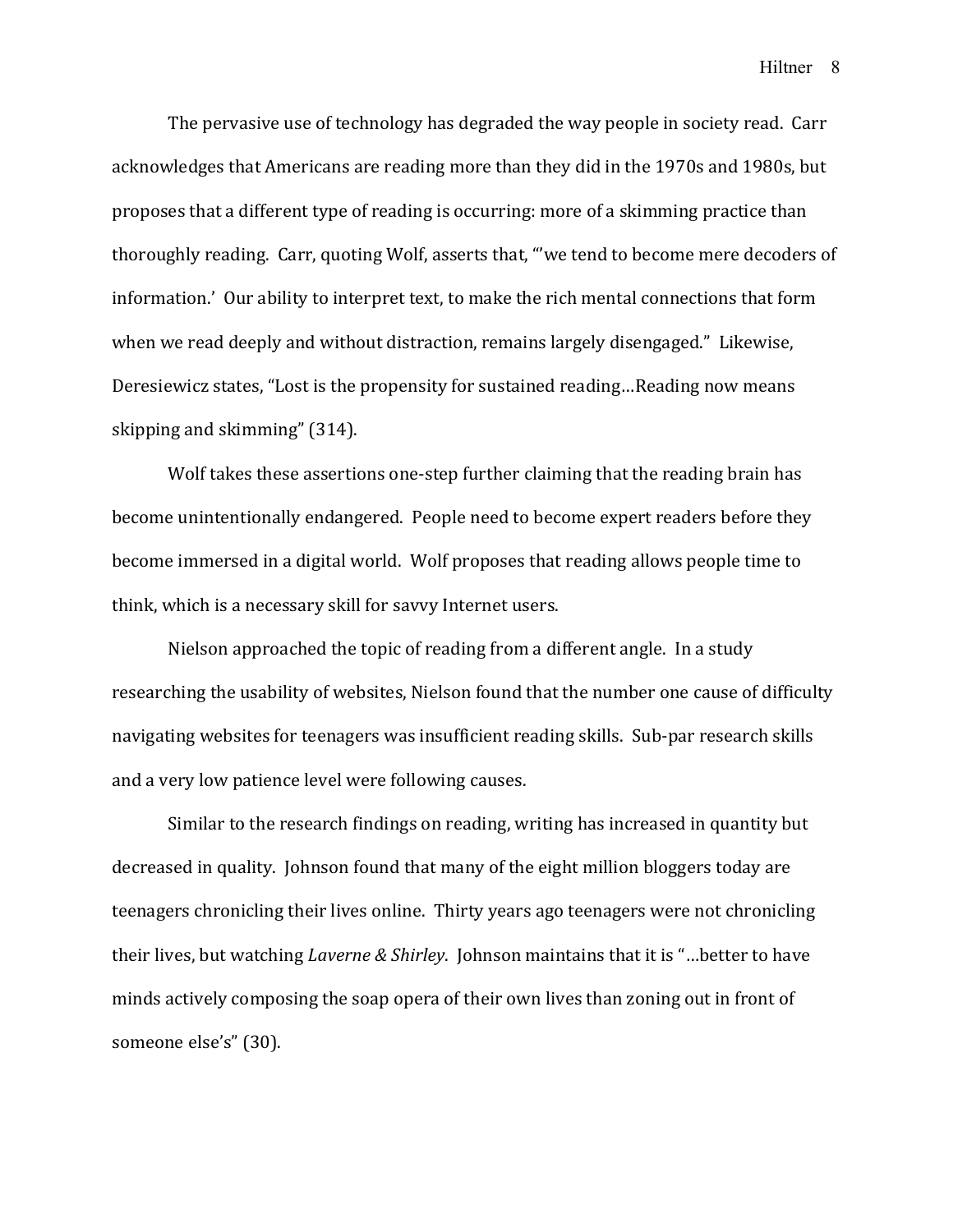The increase in online blog writing has resulted in what many believe is a decrease in the quality of what is being written. Shirky argues that Gutenberg economics has allowed for the increased publication of writing at the expense of quality. Gutenberg economics is the shift of publication control from the publisher to the creator. Historically, publishers would control what was published because it was directly related to their financial well-being. In the Internet age, everyone can be a producer; there is no gatekeeper refusing to publish work. This new principle of publication has increased freedom for creation, but has lowered the overall quality of what gets published. Shirky also argues that increasing the freedom of creation allows for more experimentation in what gets thought, said, and heard; therefore, society will see a "rapid fall in average quality, but over time experimentation pays off, diversity expands the range of the possible, and the best work becomes better than what went before" (326).

Keen, however, does not see the positive side of increased freedom for publication. He argues that no quality control in what gets published will result in a degradation of culture, resulting in a "cultural flattening" (247). Everyone will be an author, even the uneducated and inarticulate, and there will be no audience left. Siegel takes this idea a step further indicating that, "technology has turned back the clock from disinterested enjoyment of high and popular art to a primitive culture of crude, grasping self-interest" (303).

Davidson, however, has come to conclusions contrary to those previously presented. As a professor at Duke University, she monitored the writing performance of her students. She says of her students:

Their writing online, at least in their blogs, was incomparably better than in the traditional term papers they wrote for class. In fact, given all the tripe one hears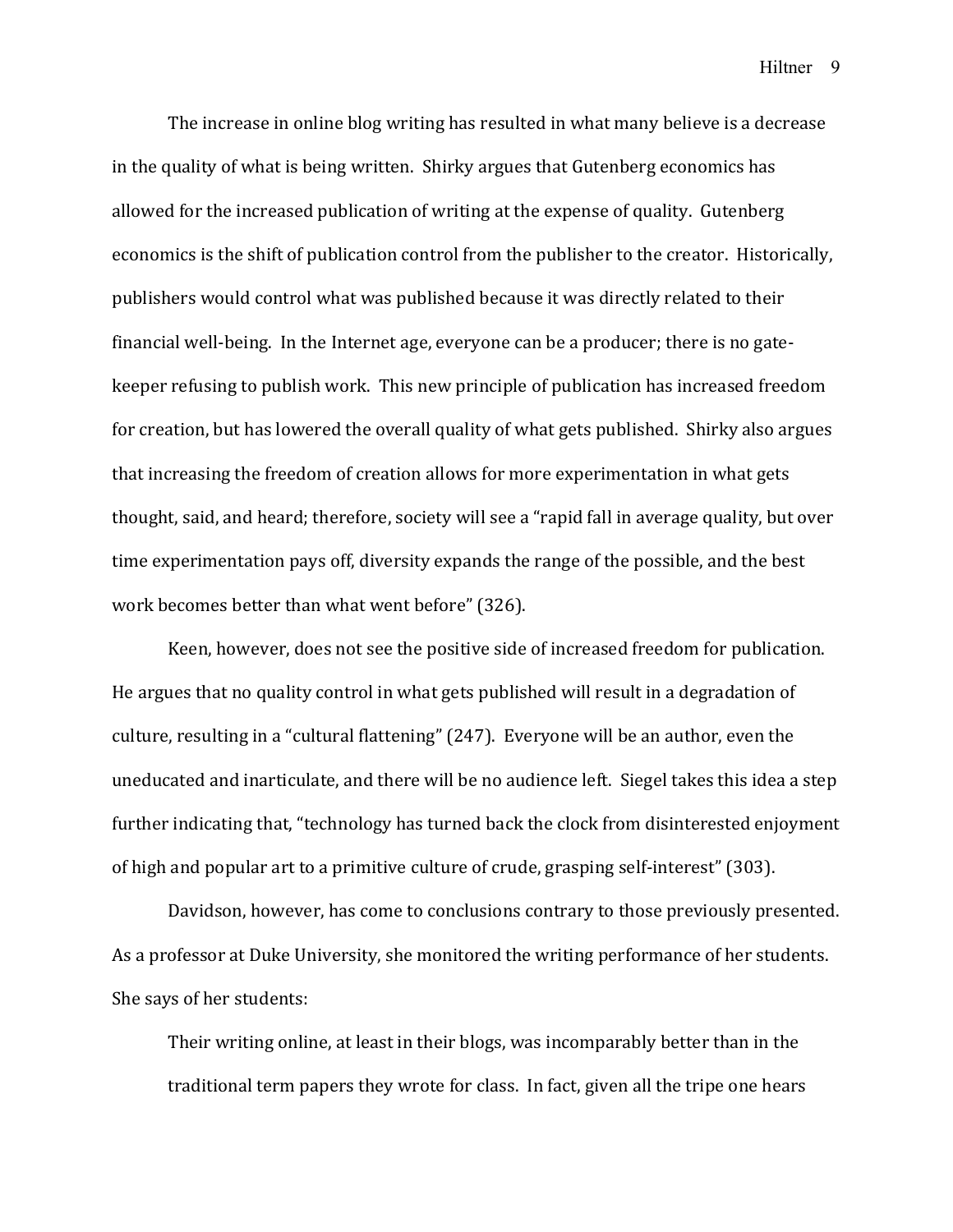from pundits about how the Internet dumbs our kids down. I was shocked that the elegant bloggers often turned out to be the clunkiest and most pretentious of research paper writers. (101)

Davidson also cites a longitudinal study conducted at Stanford by Lansford:

Lansford, a distinguished professor of rhetoric, used the same metric to evaluate the quality of writing of entering Stanford students year after year. Lunsford surprised everyone with her findings that students were becoming more literate, rhetorically dexterous, and fluent – not less, as many feared. Using the same evaluative criteria year after year, she could not prove any deleterious effects on the writing of the

exceptionally gifted students at Stanford from exposure to the Internet. (101) Based on the results of these two studies, one formal and longitudinal, and the other an informal observation of her own classroom, Davidson believes the Internet has increased the quality of academic writing in the college setting. But, can people think?

### **Effects on Thinking and Reflection**

The effect of technology on people's ability to think is a highly debated topic. Carr believes that Google is making the mind more efficient, increasing the ability to process information at faster speeds; however, this is superficial processing. He says, "The Net is chipping away my capacity for concentration and contemplation. My mind now expects to take in information the way the Net distributes it: in a swiftly moving stream of particles." Friedman, as paraphrased by Carr, said his thinking, "has taken on a 'staccato' quality." Like Carr, Small and Vorgan have found that one's ability to sift through large amounts of information quickly has improved, as has one's ability to decide what is important and what is not. They also claim that many people are "developing neural circuitry that is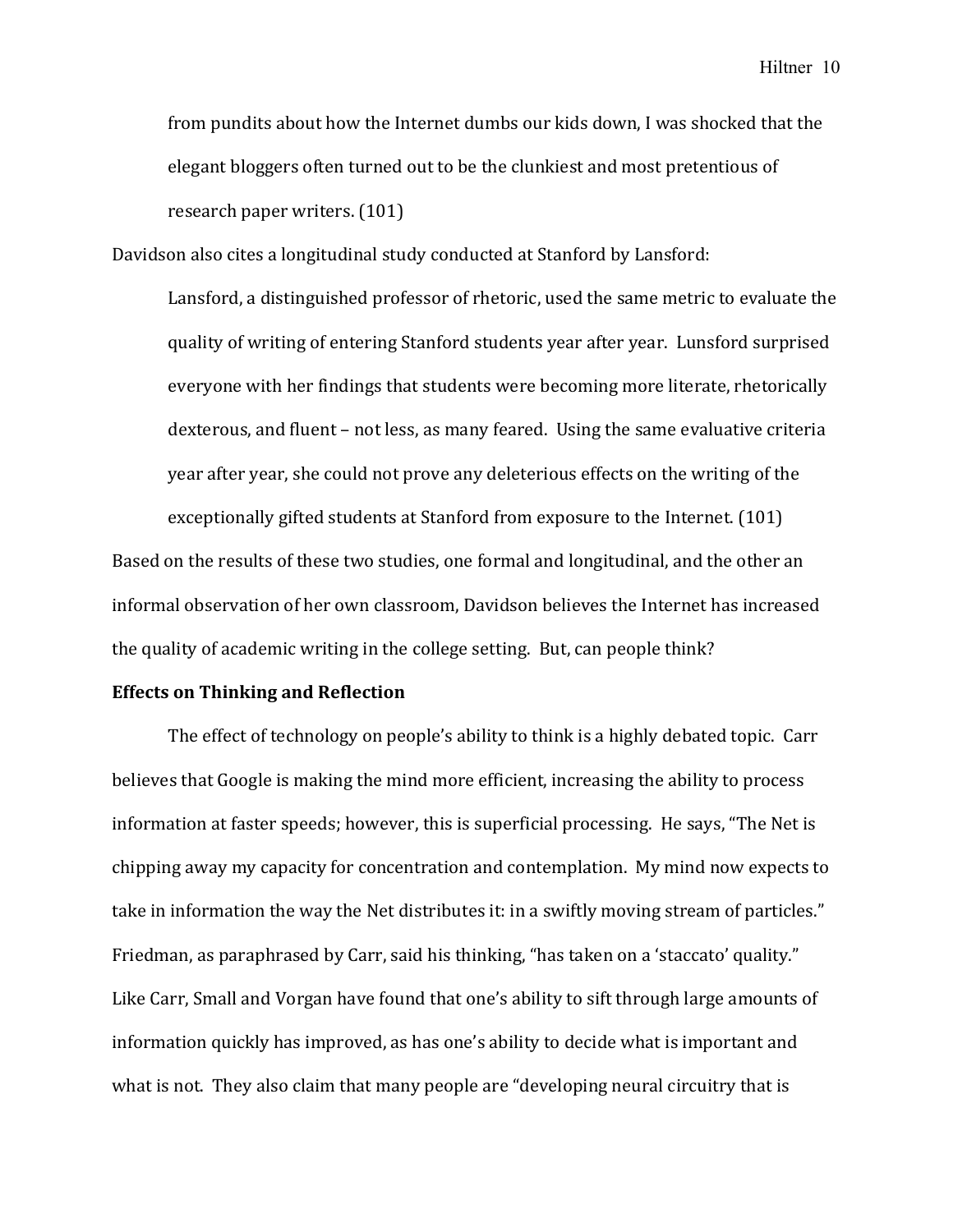customized for rapid and incisive spurts of directed concentration" (95), and that average IQs are increasing with the advancement of digital culture. Carr cites research to support the proposition that  $IQs$  have been on the rise; however, he is careful to point out that  $IQs$ have been on the rise since World War II and cautions the public not to credit the rising IQs to the adoption of technology. Flynn, as cited by Carr, claims these rises in IQ have less to do with true intelligence gain and more to do with the methods we use to measure IQ and our beliefs about intelligence.

According to Deresiewicz, the art of reflection is a lost skill. Prensky claims that due to synapse pruning, the skill of reflection has been lost. Digital Natives do not know how to reflect and the trick to teaching them reflection is to embed it in their education using what Prensky terms as *Digital Native language* ("Digital Natives").

Similarly, Deresiewicz believes that one's ability to be alone has been lost. Historically, American society used to value solitude but today's society values connectedness. To prove his point, Deresiewicz makes the comparison of TV to the Internet. Television eliminated the need for someone to learn how to keep him or herself busy, resulting in the lost ability to be still and idle. This was the creation of boredom. Internet has done the same thing: eliminated the need to be alone, resulting in the lost ability to be alone. This inability to be alone has ramifications of a lack of religiosity, lack of ability to reflect, and lack of appreciation for one's own depth.

# **Attention Spans**

Many researchers are concerned about the effects of technology on people's attention span. Prensky asserted that the problem is not that Digital Natives cannot pay attention; it is that they choose not to pay attention ("Digital Nation"). Digital Natives need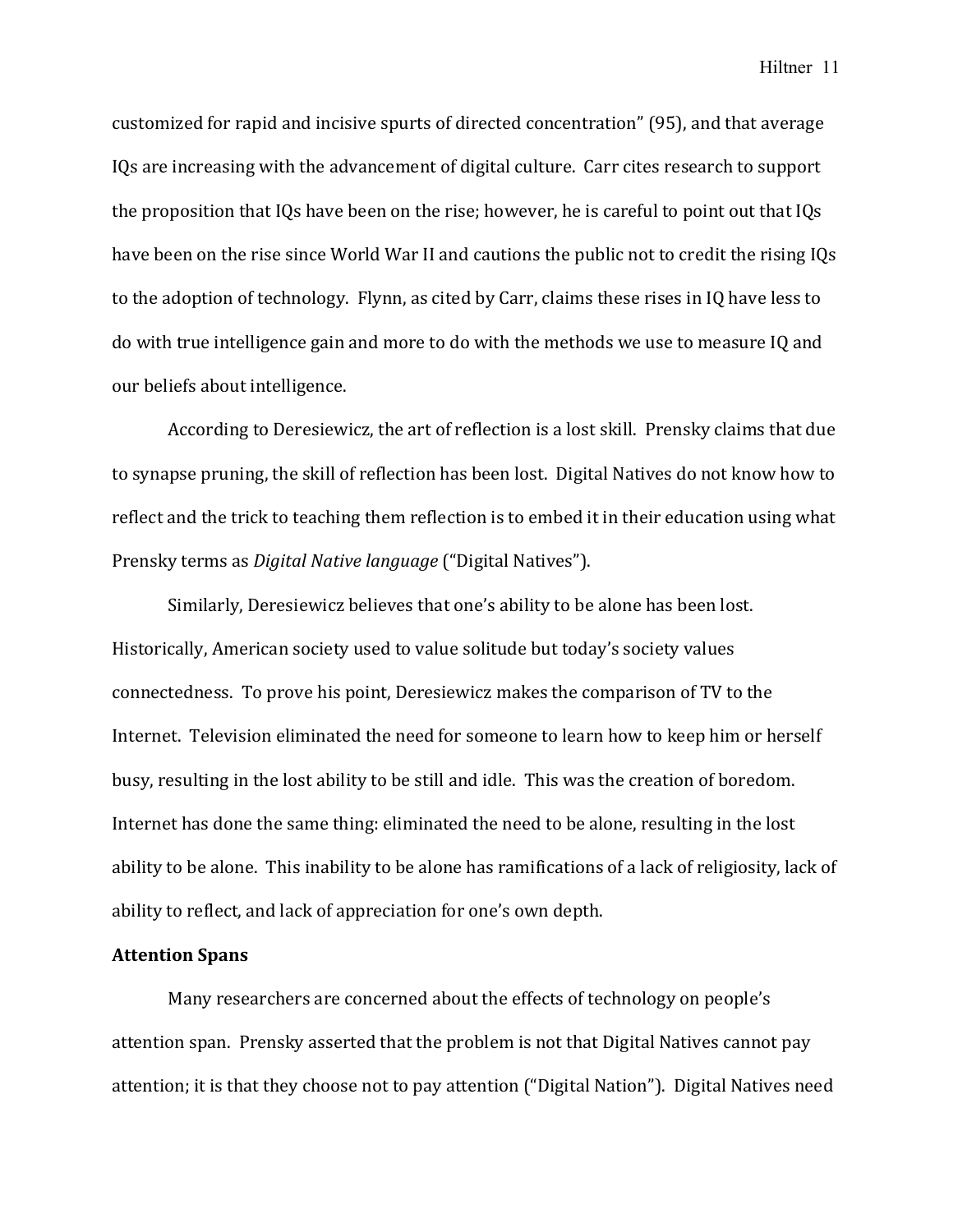interactivity to maintain focus, particularly in education. Robinson and Davidson believe the problem is not with students' ability to pay attention; there is no increase in attention deficit disorder (ADD). They assert that school is the problem; education today does not sustain students' interest. Students are living in the most distracting, media-rich environment to date, yet schools look the same as they did 100 years ago.

Focus, even in the absence of technology, is difficult to maintain when there is nothing capturing our attention. Davidson writes about Rheingold's experiment with his students, which showed their difficulty maintaining prolonged attention. He asked his students to turn off all devices, close their eyes, and sit in silence for five minutes. Then he asked them to chart how their mind works. Rheingold's observations always showed that students struggled to map what or how their brain focused on anything. Even with no direction or interruption, maintaining focus on any one thought for a sustained amount of time was difficult (278-279).

Closely related to shortening attention spans is the theory of continuous partial attention. This theory is described as "continually staying busy – keeping tabs on everything while never truly focusing on anything" (Small and Vorgan 92). This is different than multitasking, where one has a purpose for every action. Instead, while one pays partial attention, one looks for opportunities to make short connections. Turkle agrees with the theory of continuous partial attention. She shared a personal experience that a day had gone by that she worked only with her calendar and email and at the end of the day she realized she had not engaged in any deep, meaningful thought at all. She found this concerning ("Digital Nation").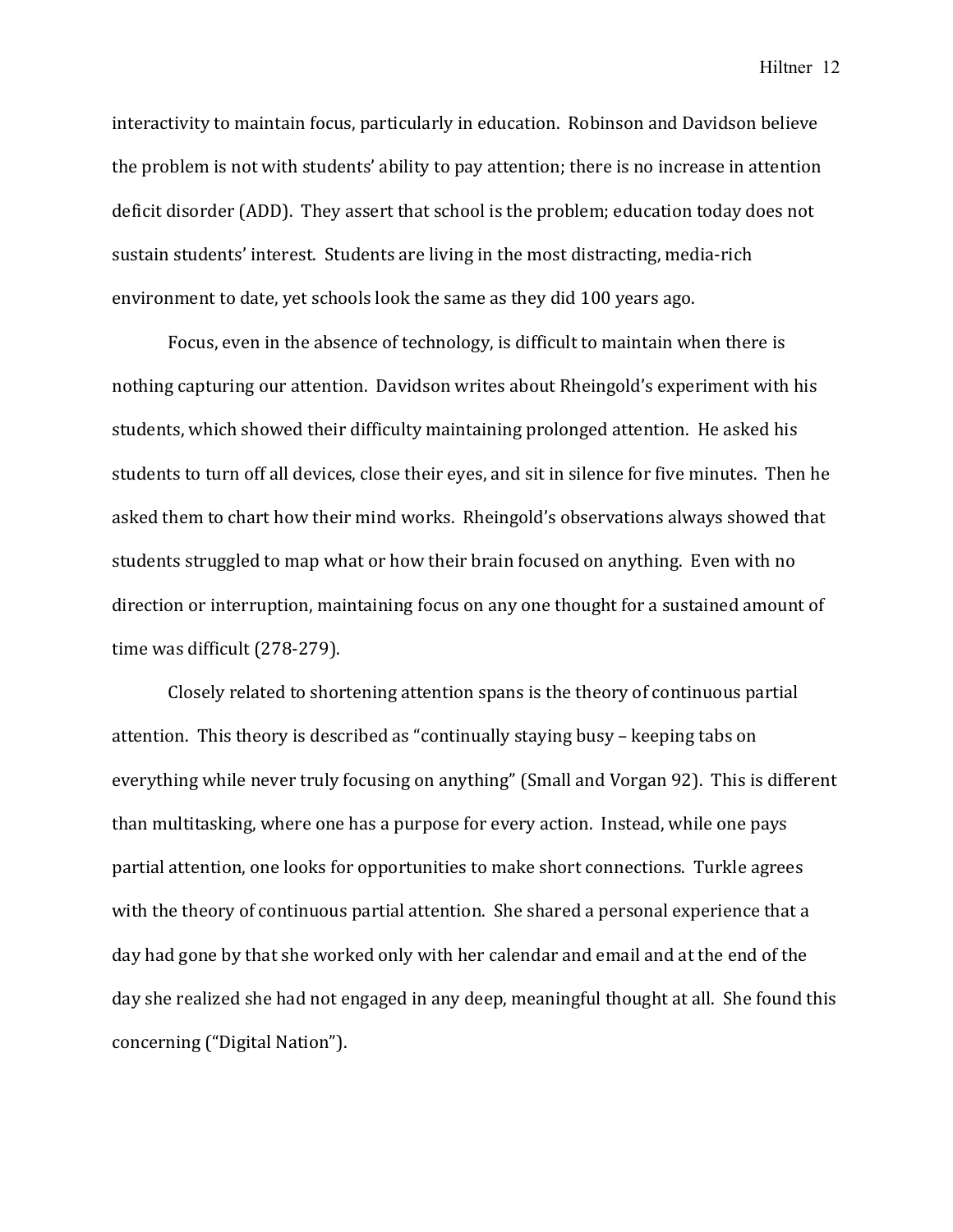Another concern in regards to attention span is the declining ability to maintain focus. Jackson considers a study showing the effects of television on children's ability to pay attention. While the television was on in the room, children's attention spans were negatively affected. If television has a negative effect, what is the Internet doing to children? People are born to be interrupt-driven and pay partial attention, but people must try to maintain focus.

Maintaining focus can be difficult, especially with dinging email notifications, hyperlinks, and music all at our fingertips. Oppenheimer says this instant gratification of email notifications, hyperlinks, and music "bifurcate the brain, keep it from being able to pursue linear thought and teaches you that you should be able to have every urge answered in the minute the urge occurs" ("Digital Nation"). He urges schools to slow down and maintain sustained conversation about any topic without distraction by machines, as schools are the last place this can happen. Jenkins, however, says everyone, everywhere, in every time has been distracted. He poses that this is not a new issue; therefore, society should not be worried. Instead, he encourages open-mindedness in the new era of technological adoption ("Digital Nation").

### **Multitasking**

Multitasking is not a new idea; however, researchers are having new conversations about multitasking. Davidson proposes that walking while carrying something qualifies as multitasking because a person is performing two actions at one time. The same can be said for driving, playing basketball, or various other tasks. According to numerous researchers, the reason one does not think of these tasks as multitasking is because of the Hebbian principle: neurons that fire together, wire together. When actions are repeated, the actions

Hiltner 13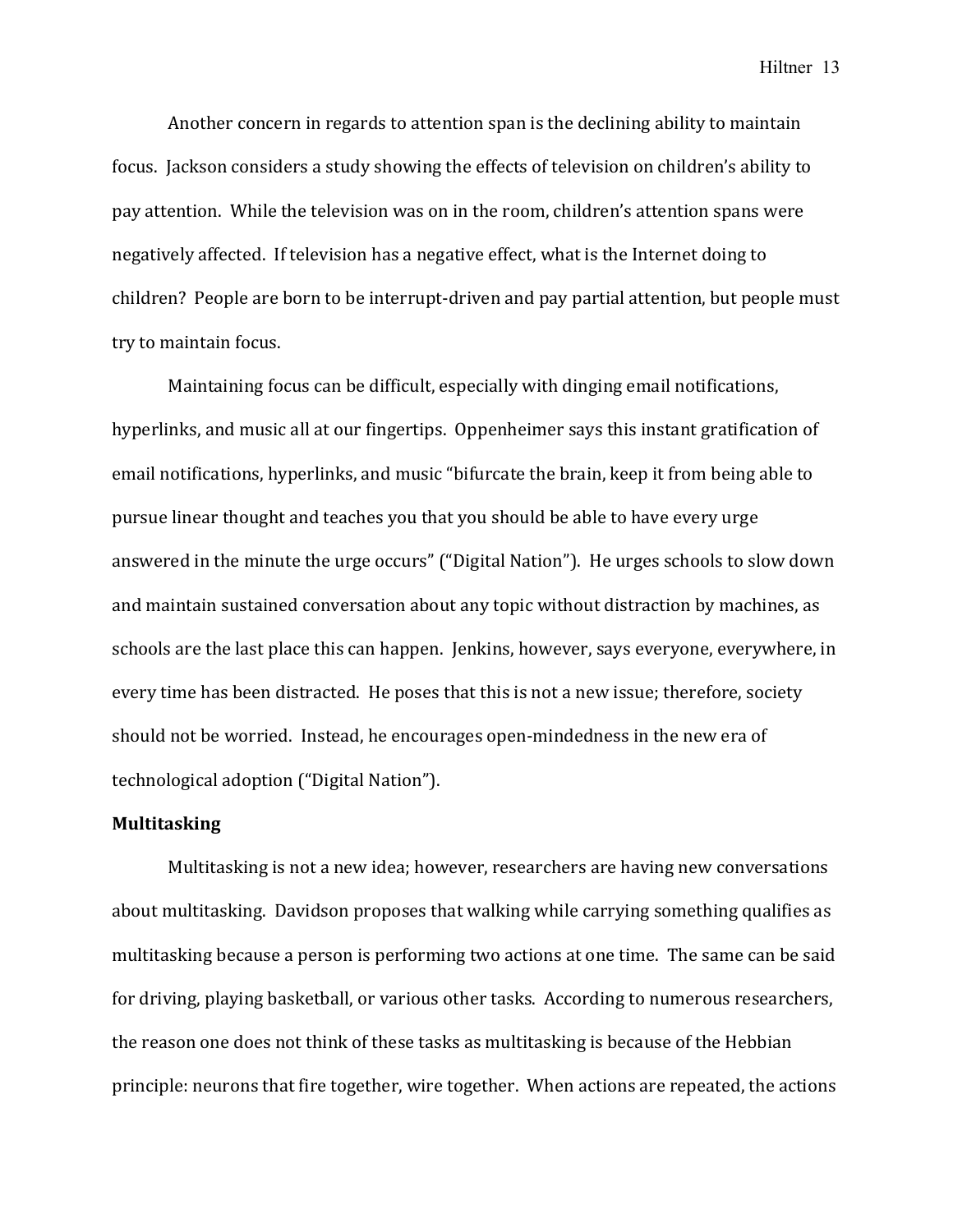become automatic and require less mental processing power. Many of the tasks performed in daily life are not perceived as multitasking, although they accomplish multiple tasks at one time.

Stanford researcher, Nass, designed a study to research young people's ability to multitask. His findings made headlines by pronouncing that even the best multitaskers were worse at multitasking than those who monotask. Nass says of multitaskers, "[they are] dumbing down the world" ("Digital Nation").

The validity of Nass's study, however, has been highly scrutinized. Davidson believes that Nass's official finding of "'reduced ability to filter out interference' is actually a new mashup style of mental blending that helps one be a good multitasker" (283). Even the researchers themselves, in the fine print of their study, acknowledge using an outdated method of interruption for their experiment. In direct contradiction to Nass, Small and Vorgan have found that one's ability to multitask without errors is improving with the advancement of digital culture.

Whether multitasking is good or bad, the culture of multitasking is here to stay. Digital Natives are used to multitasking, believe they are good at it, and like receiving information quickly (Prensky, "Do They Really Think Differently"). This behavior has changed the way students behave and the way teachers teach; education now needs to be the distractor from the technology to be effective ("Digital Nation").

Jackson proposes that there are many dangers of multitasking. "Reading email while talking on the phone involves reading and then chatting, chatting and then reading" (278). She poses that the back and forth switch costs, the mental delay, or lost thread of thought, do not outweigh the benefits of multitasking. Meyer believes multitasking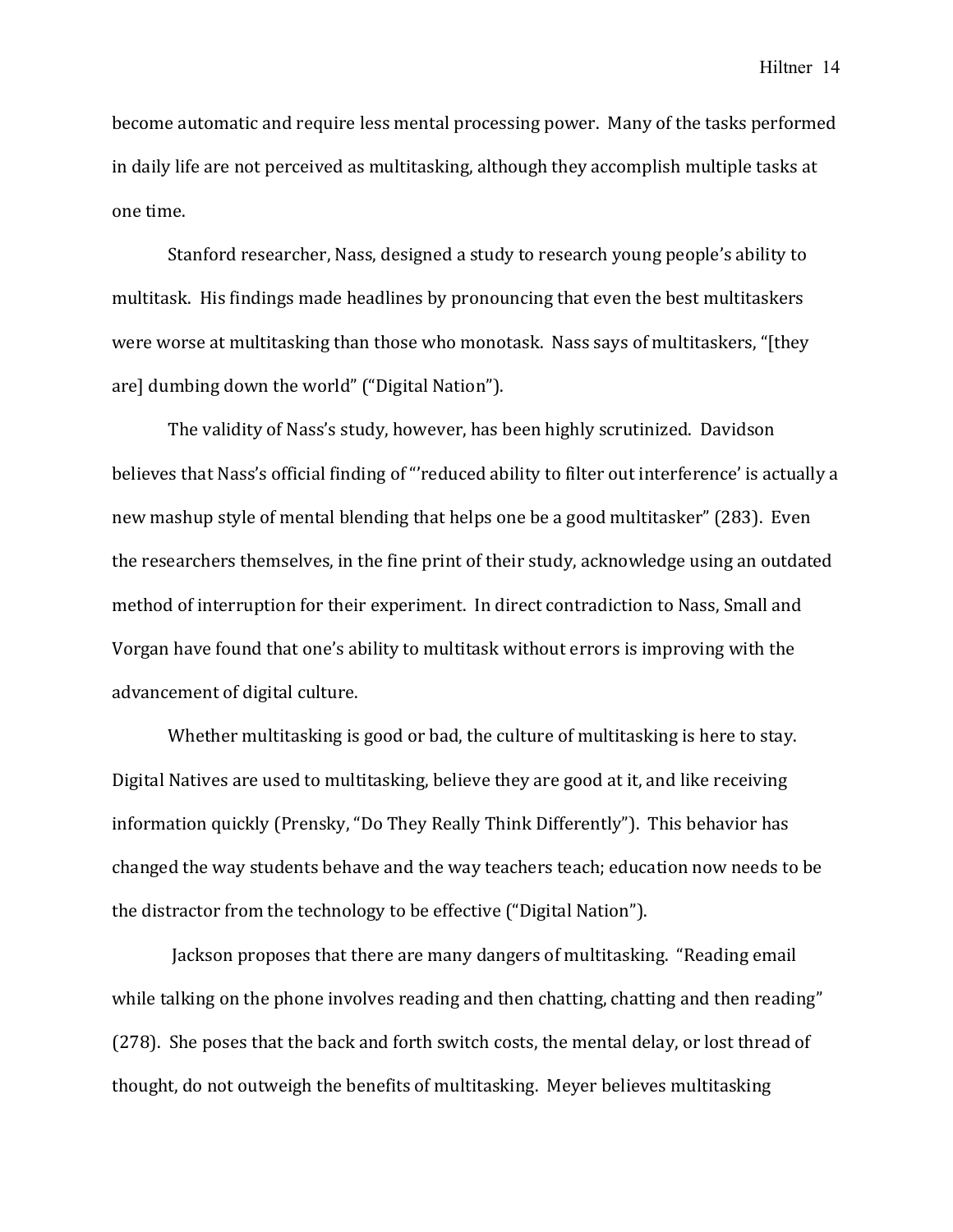"exemplifies a head-down, tunnel vision way of life that values materialism over happiness, productivity over insight and compassion" (qtd. in Jackson 289).

The scientific research in all of these areas is lacking; however, the media has offered a lot of conjecture and hypotheses to support their suppositions. Society today is in the midst of great change. The United States' educational system is based on ideals from the Industrial Revolution and schools are preparing students for a world that no longer exists using assessment methods no longer deemed valid. Technology and pervasive access to the Internet are changing the structure of the modern brain, some believe with deleterious effects. Reading and writing, thinking and reflective practices have changed compared with previous generations. Two bodies of thought surround these changed practices: some argue skills have diminished and others argue skills have merely changed.

Society is, and has historically been, skeptical and even downright negative about the effects of any new technology. Society was concerned about the degradation of math skills with the advent of the abacus, and again with the advent of the slide-rule, and again with the advent of the calculator. Similar concerns about multitasking were present with the rising popularity of the car, and then expounded when radios were added to those cars. Society was overly concerned with the perceived loss of skills. However, here we are, decades later, and our society has not crumbled, nor have we seen a complete desecration of our ability to compute basic mathematics or our abilities to pay attention to the radio and drive simultaneously. I believe the Internet will not be the downfall of a generation. Our thoughts are not "shallow", as Nicholas Carr would have us believe. Our brains are changing, but change is not negative. It simply is change.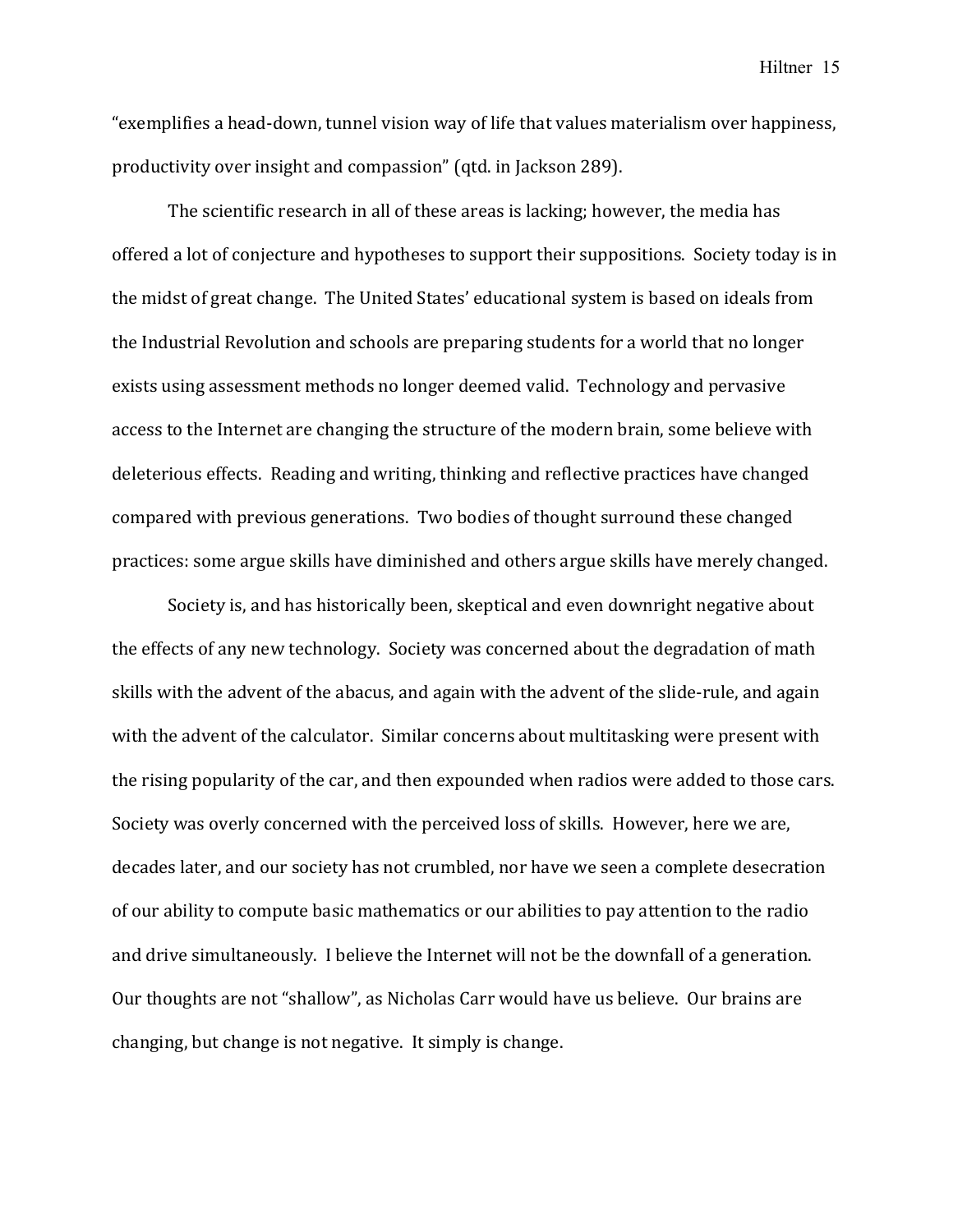If educators and administrators make substantive changes in how we approach the classroom and the use of technology, I believe society would see an antiquated system of education transform into the 21<sup>st</sup> century schools that we know are a possibility today. A generation of teenagers would be excited to come to school, engaged in their education, and in control of their learning. We would see new skills emerge and unnecessary skills fade. We would see true, educational, systematic change. Educators and mental health professionals would be prepared to help students become well-rounded, well-adjusted, productive, in-demand members of our global society.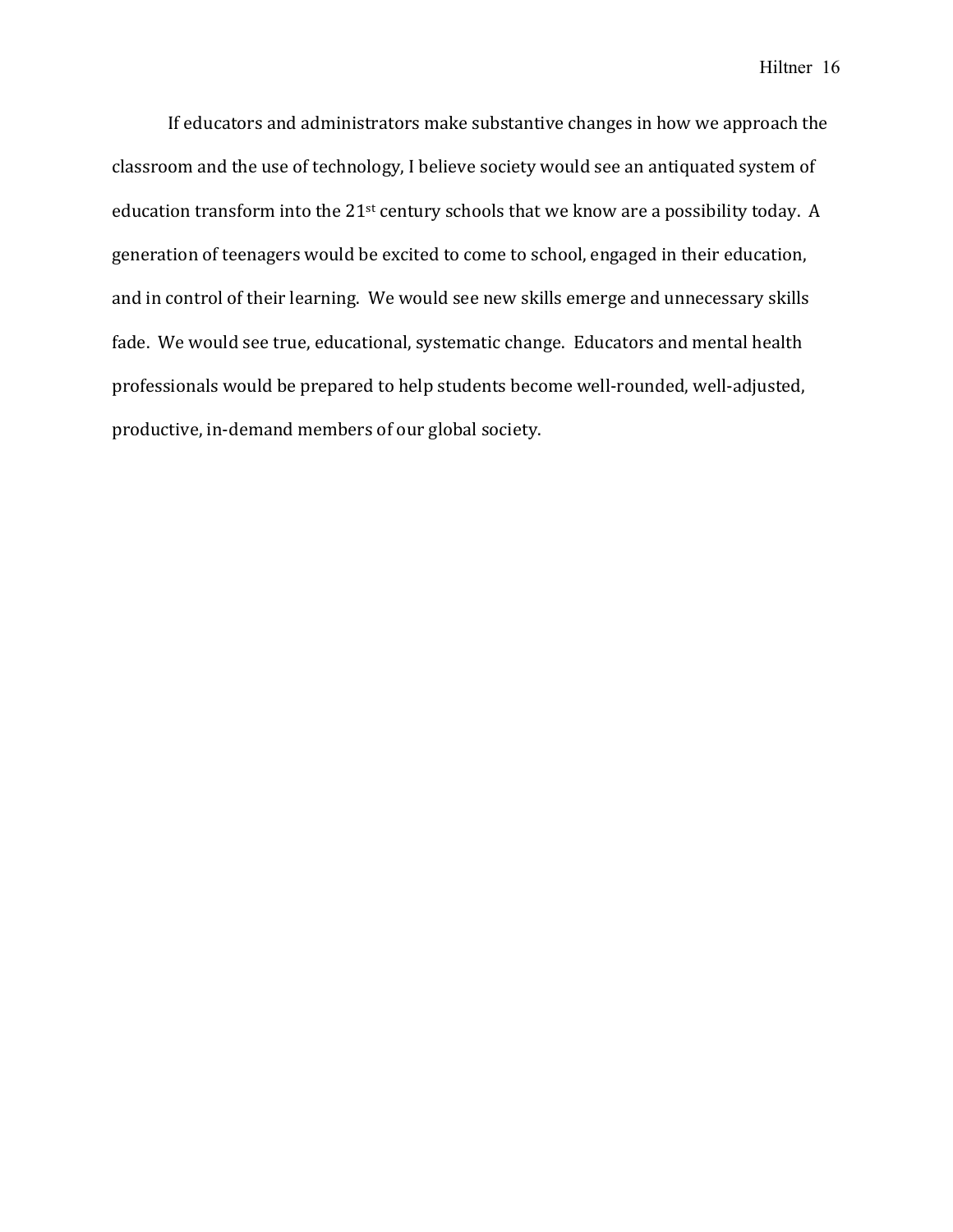#### Works Cited

Carr, Nicholas. "Is Google Making Us Stupid?" *Atlantic Monthly* (2008): Web. 12 August 2013.

---. *The Shallows: What the Internet is Doing to Our Brains.* New York: W. W. Norton & Company, Inc, 2011. Print.

Davidson, Cathy. *Now You See It: How Technology and Brain Science Will Transform Schools and Business for the 21<sup>st</sup> Century.* New York: Penguin Group, 2011. Print.

Deresiewicz, William. "The End of Solitude." *The Digital Divide: Arguments For and Against* Facebook, Google, Texting, and the Age of Social Networking. Ed. Mark Bauerlein. New York: Jeremy P. Tarcher/Penguin, 2011. 307-317. Print.

"Digital Nation." Frontline. PBS. 2010. Online video.

Facione, Peter, and Noreen Facione. "The Holistic Critical Thinking Scoring Rubric -HCTSR."

Insight Assessment. 2009. Web. 10 August 2013.

"FAQs: General Critical Thinking." Insight Assessment, n.d. Web. 8 August 2013

Jackson, Maggie. "Judgment: Of Molly's Gaze and Taylor's Watch." *The Digital Divide:* Arguments For and *Against Facebook, Google, Texting, and the Age of Social* 

*Networking* Ed. Mark Bauerlein. New York: Jeremy P. Tarcher/Penguin, 2011. 271-

294. 

Print.

Johnson, Steven. "The Internet." *The Digital Divide: Arguments For and Against Facebook*, *Google, Texting, and the Age of Social Networking* Ed. Mark Bauerlein. New York: Jeremy P. Tarcher/Penguin, 2011. 26-33. Print.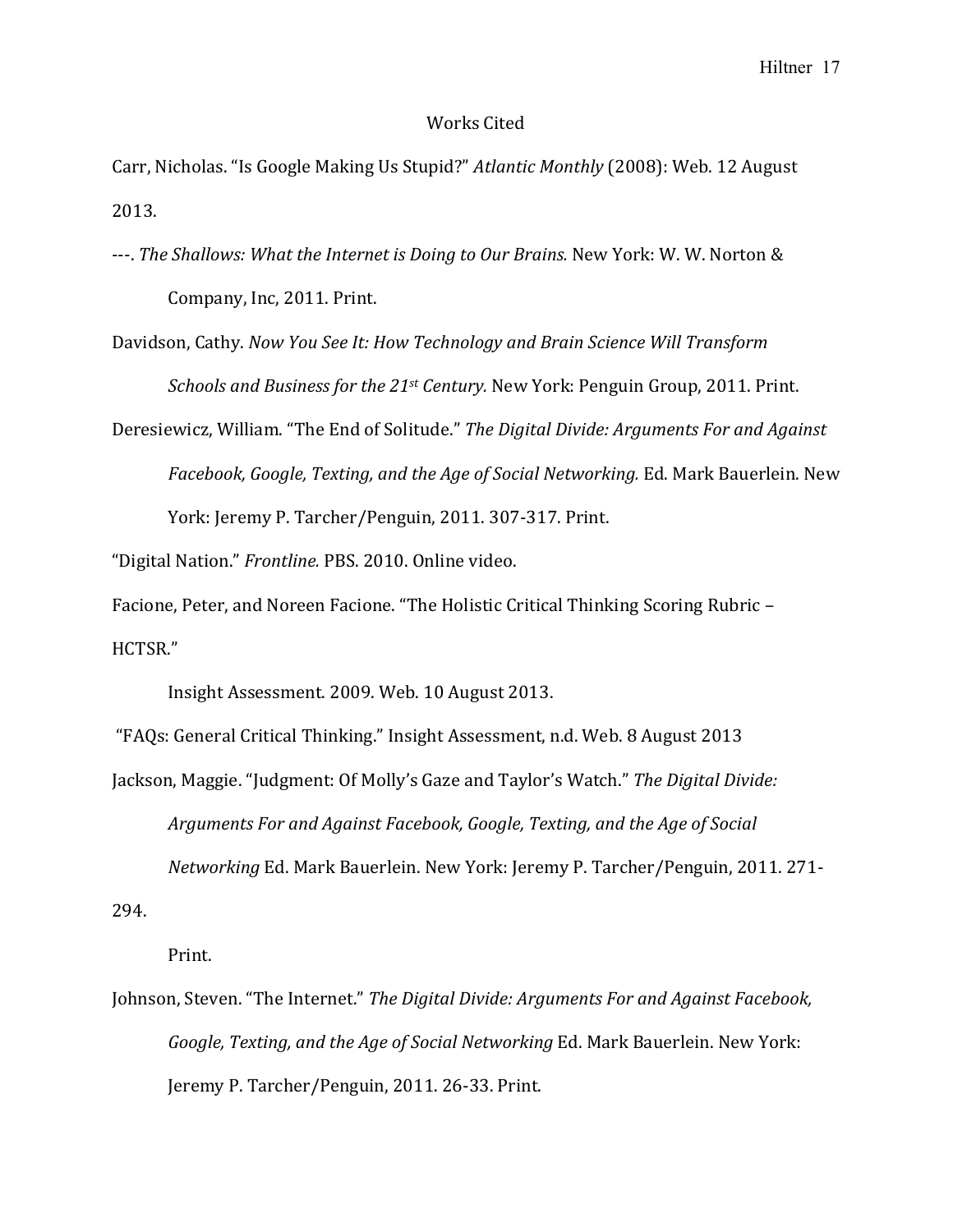- Keen, Andrew. "Web 2.0." *The Digital Divide: Arguments For and Against Facebook, Google, Texting, and the Age of Social Networking.* Ed. Mark Bauerlein. New York: Jeremy P. Tarcher/Penguin, 2011. 242-249. Print.
- Nielson, Jakob. "Usability of Websites for Teenagers." The Digital Divide: Arguments For and Against Facebook, Google, Texting, and the Age of Social Networking. Ed. Mark Bauerlein. New York: Jeremy P. Tarcher/Penguin, 2011. 52-62. Print.
- O'Reilly, Tim. "What is Web 2.0." The Digital Divide: Arguments For and Against Facebook, *Google, Texting, and the Age of Social Networking.* Ed. Mark Bauerlein. New York: Jeremy P. Tarcher/Penguin, 2011. 215-229. Print.
- Prensky, Mark. "Digital Native, Digital Immigrants." The Digital Divide: Arguments For and Against Facebook, Google, Texting, and the Age of Social Networking. Ed. Mark Bauerlein. New York: Jeremy P. Tarcher/Penguin, 2011. 3-11. Print.
- ---. "Do They Really Think Differently?" The Digital Divide: Arguments For and Against Facebook, Google, Texting, and the Age of Social Networking. Ed. Mark Bauerlein. New York: Jeremy P. Tarcher/Penguin, 2011. 12-25. Print.

Robinson, Ken. "Changing Education Paradigms." TED Talk. RSA Animate. 2010.

- Salthouse, Timothy. (2007). "Implications of Within-Person Variability in Cognitive and Neuropsychological Functioning for the Interpretation of Change." *Neuropsychology* 21.4 (2007): 401-411. Web. 12 August 2013.
- Shirky, Clay. "Means." *The Digital Divide: Arguments For and Against Facebook, Google, Texting, and the Age of Social Networking.* Ed. Mark Bauerlein. New York: Jeremy P. Tarcher/Penguin, 2011. 318-334. Print.

Siegel, Lee. "A Dream Come True." *The Digital Divide: Arguments For and Against Facebook*,